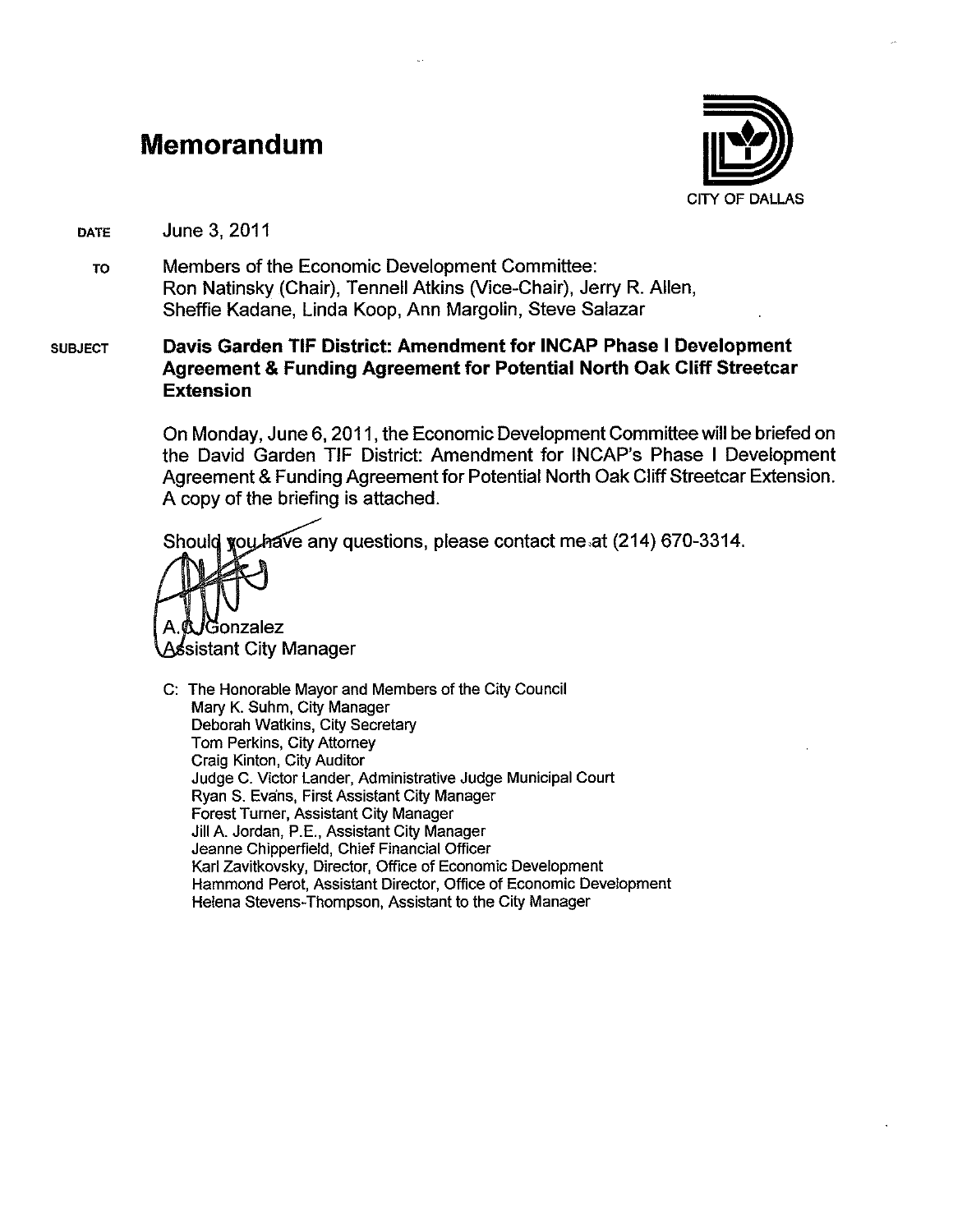## **Davis Garden TIF District:**

## **Amendment for INCAP Phase I Development Agreement & Funding Agreement for Potential North Oak Cliff Streetcar Extension**

#### Economic Development Committee

June 6, 2011



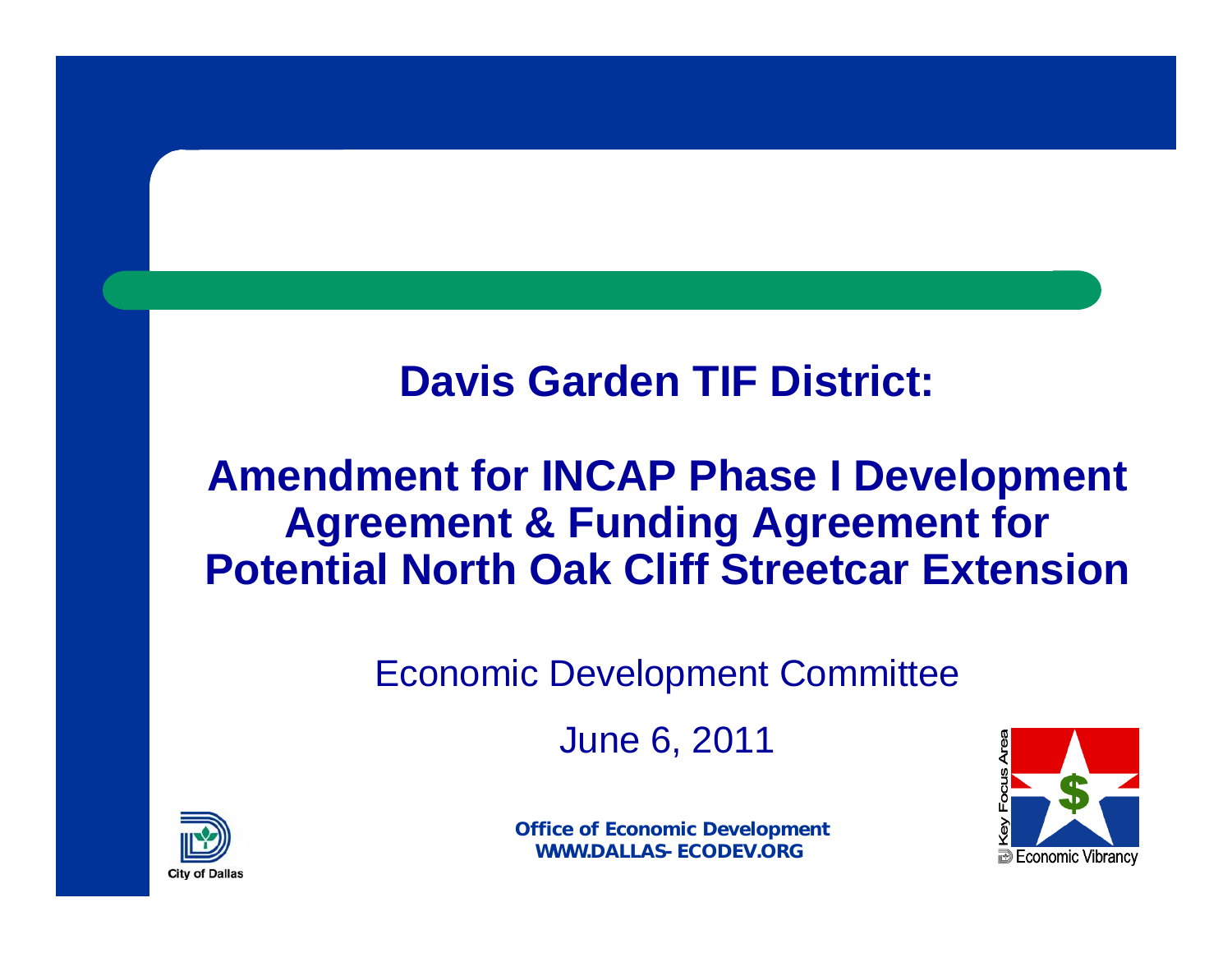## **Overview**

- As previously briefed, on June 8, City Council will:
	- consider a request to amend the Davis Garden TIF District Plan to extend the term and financial participation rate for the City and Dallas County and other miscellaneous changes; and
	- consider a TIF Development Agreement related to the development of The Canyon in Oak Cliff in an amount not to exceed \$69.8 million plus a grant in lieu of interest
- This briefing will focus on two additional items that are scheduled for the City Council agenda on June 22, 2011:
	- a proposed amendment for INCAP's Phase I Development Agreement to allow the developer to deposit \$1 million with the City in lieu of constructing some median/streetscape improvements; and
	- a proposed Development Agreement to allocate future Davis Garden TIF District increment to facilitate the extension of the North Oak Cliff streetcar system and reimburse SLF's obligation to fund \$3M for this purpose over a ten-year period

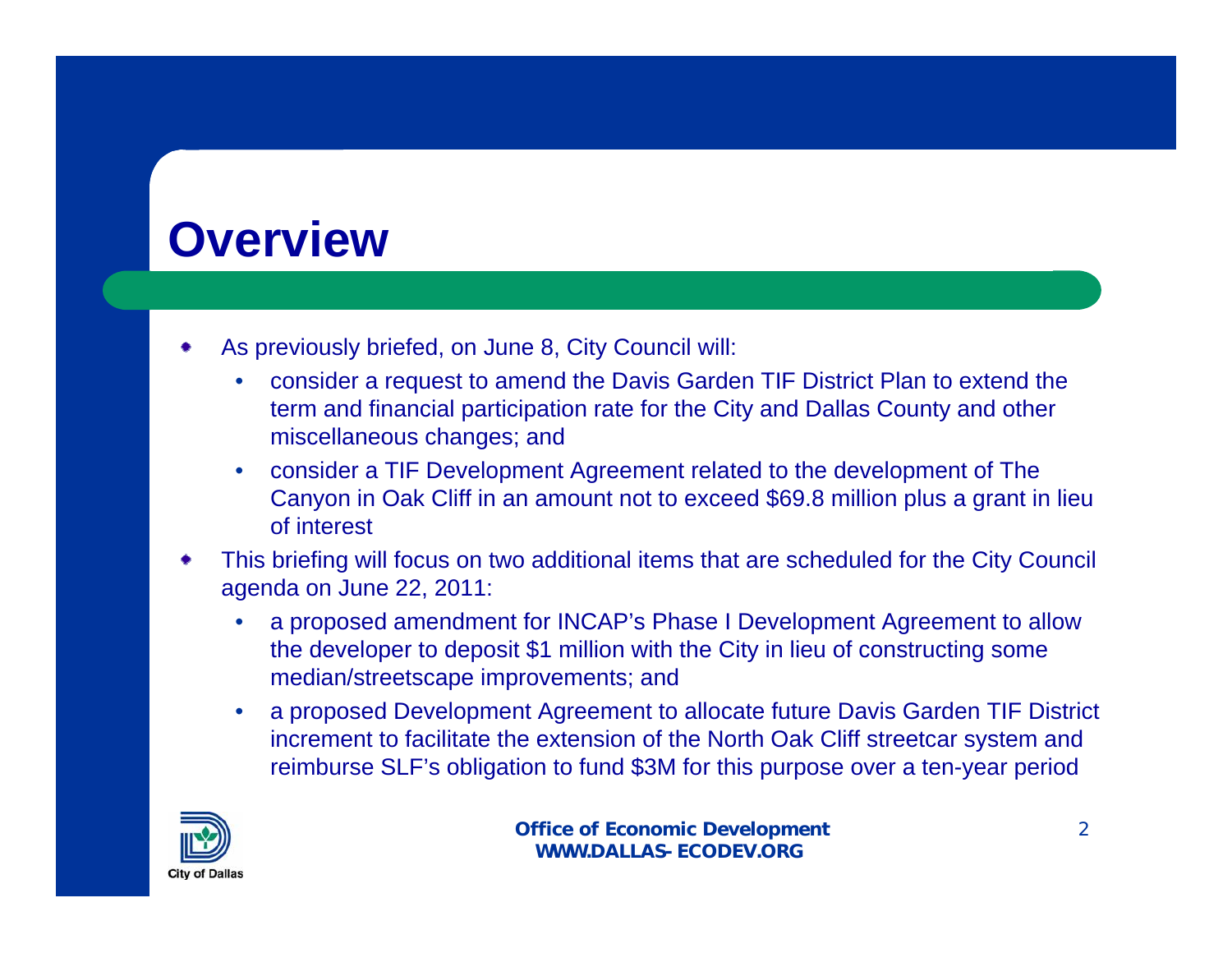## **Amendment to INCAP's Phase I Development Agreement - Background**

On May 28, 2008, City Council authorized a development agreement with INCAP Master Development, LLC to provide funding for TIFeligible project costs related to the environmental remediation and demolition of six obsolete apartment complexes there were located throughout the Davis Garden TIF District, and median improvements along Davis Street between Hampton Road and Montclair Avenue

| <b>TIF Improvement Category</b>   | <b>Amount</b>  |  |  |
|-----------------------------------|----------------|--|--|
| <b>Environmental Remediation</b>  | \$1,575,612.70 |  |  |
| <b>Demolition</b>                 | \$1,432,633.30 |  |  |
| <b>Median Improvements</b>        | \$1,000,001.00 |  |  |
| <b>TIF Eligible Project Costs</b> | \$4,008,247.00 |  |  |

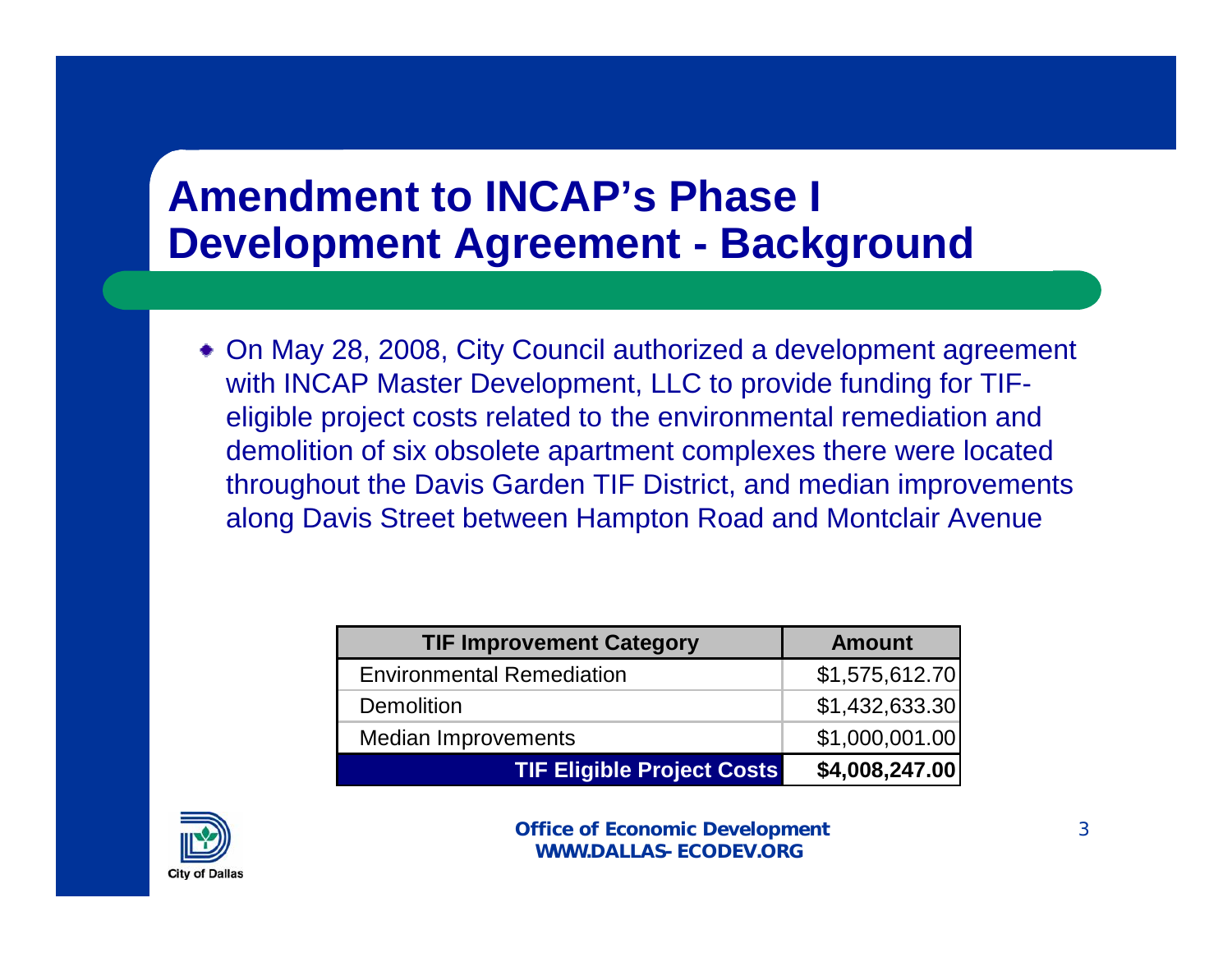## **Amendment to INCAP's Phase I Development Agreement – Background (cont.)**

- There were two previous amendments to this agreement:
	- On December 9, 2009, City Council authorized an amendment to the development agreement with INCAP Master Development, LLC to extend the completion deadline related to the median improvements to December 31, 2011 and adjust the Davis Garden TIF increment allocation procedures.
	- On December 8, 2010, City Council authorized a second amendment to the development agreement with INCAP Master Development, LLC to extend the completion deadline for the infrastructure improvements to December 31, 2012; add more flexibility in where and how the public infrastructure improvements are used; and assign the TIF contract to Stratford Land Fund III, L.P.

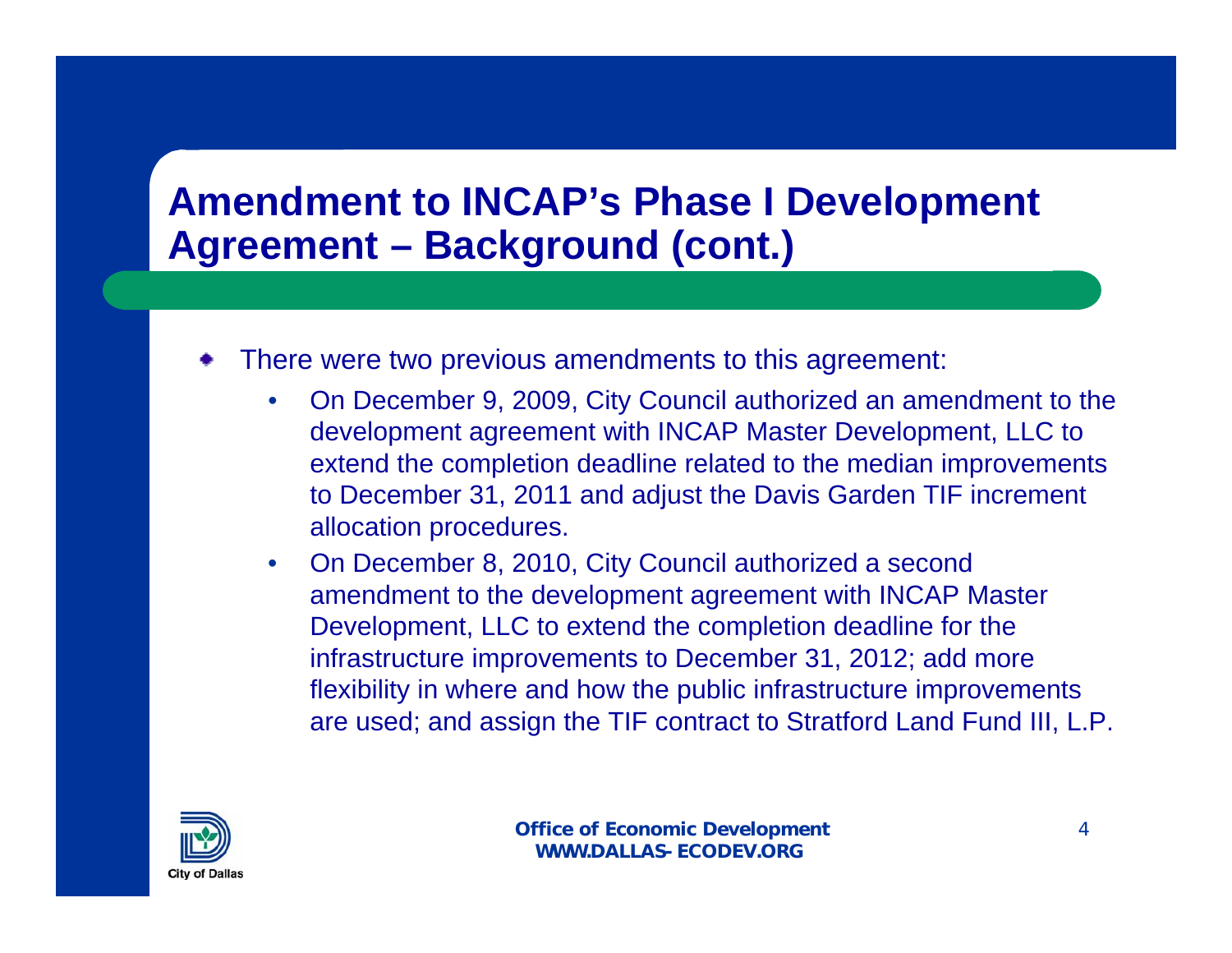## **Amendment to INCAP's Phase I Development Agreement – Background (cont.)**

- The extensions were required due to a variety of factors.
	- Davis Street is a State highway and some issues regarding the ability to complete the planned improvements in a timely manner delayed construction
	- When private development plans changed, staff began looking at alternative improvements that could better benefit the TIF **District**

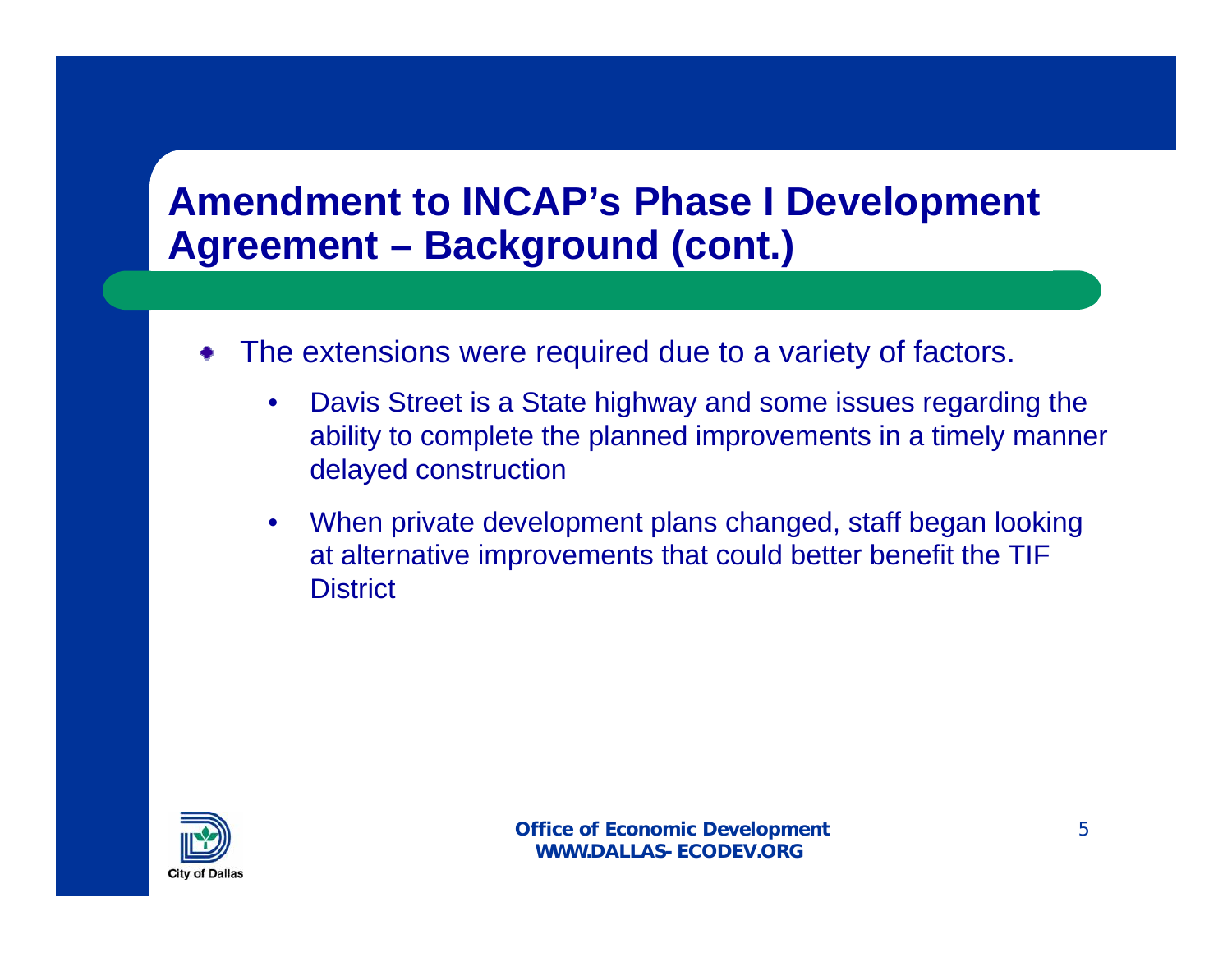### **Amendment to INCAP's Phase I Development Agreement – Recommended Proposal**

- During the 12 month extension period the City and developer negotiated the use of the \$1 million that was designated for the project's public infrastructure improvements component
- City staff ultimately decided that it would rather receive the \$1 million as a contribution from the developer and develop an alternative list of infrastructure improvements for TIF Board and Council consideration

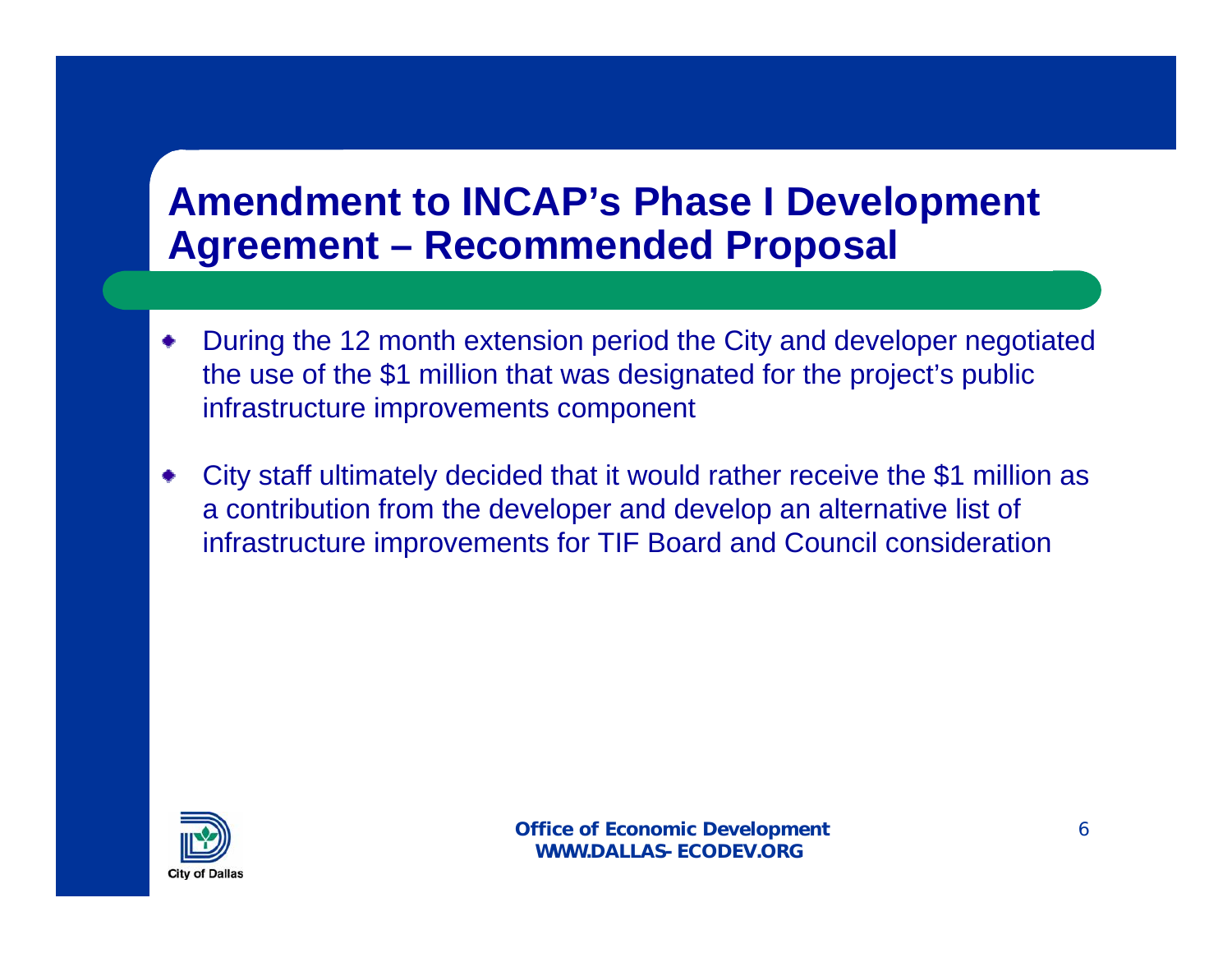### **Amendment to INCAP's Phase I Development Agreement – Recommended Proposal**

- City staff put together a list of projects that could be funded with the \$1 million could be utilized to fund a number of proposed public infrastructure improvements projects throughout the District
	- King's Plaza (Plaza along King's Highway right-of-way at Tyler)
	- Matching funds for NCTCOG grant related to Kessler Theater for streetscape **improvements**
	- Rosemont Plaza (Plaza extension in Davis/7<sup>th</sup> Street/Rosemont/Montclair area)
	- Rosemont Safe Route (demonstration project to improve bicycle accessibility for Rosemont Elementary Schools)
	- Davis Corridor Bicycle Facility (addition of bicycle facilities along Davis Street/8<sup>th</sup> Street from Trinity River to western city limits)
	- 7<sup>th</sup> Street Bicycle Facility
	- Other Davis Garden TIF District infrastructure improvements related to development of six former apartment sites

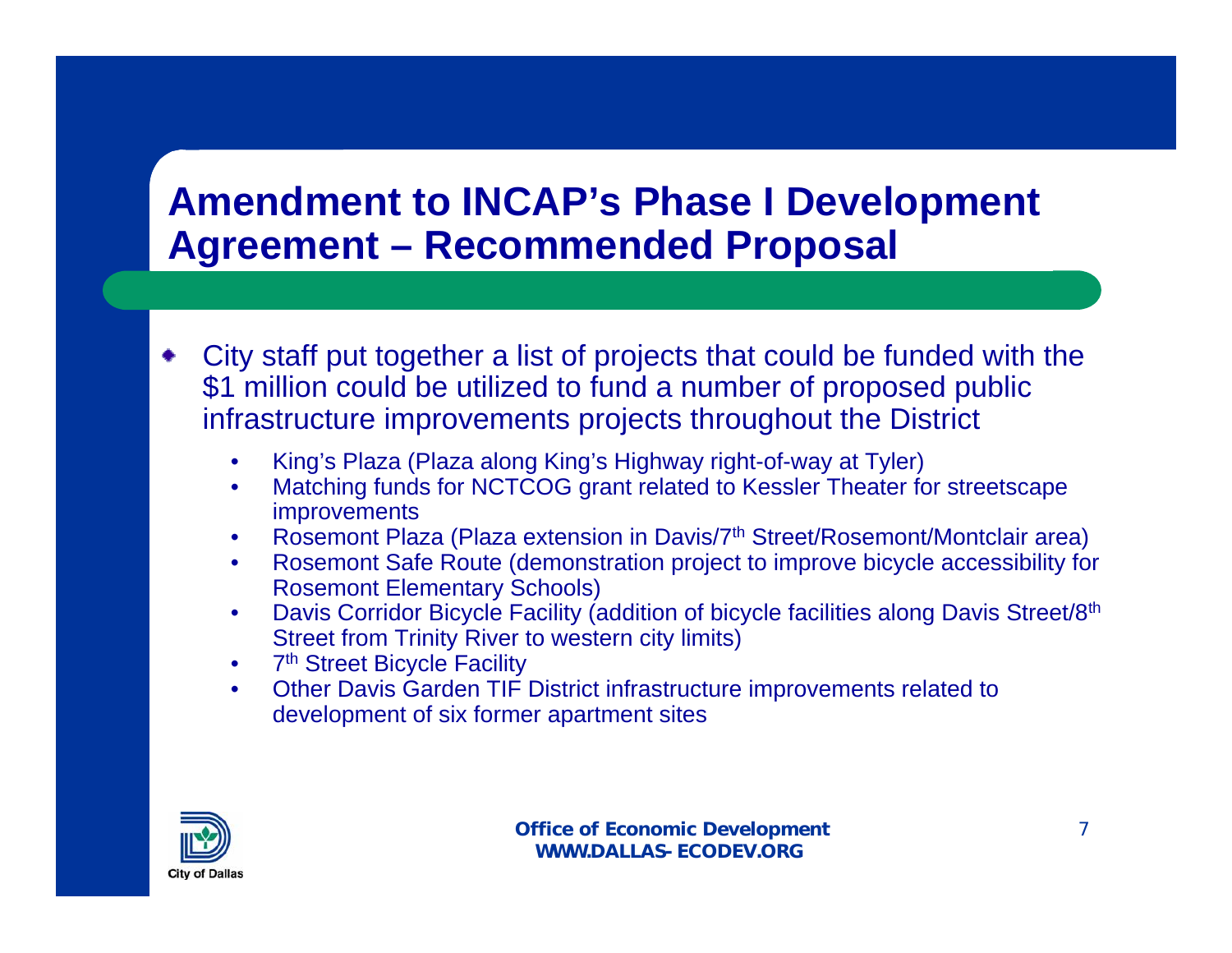### **Amendment to INCAP's Phase I Development Agreement – Recommended Proposal**

- The Davis Garden TIF Board will finalize a list of projects over the  $\bullet$ next few months.
- The projects will be considered by City Council as part of ۰ individual construction contracts.

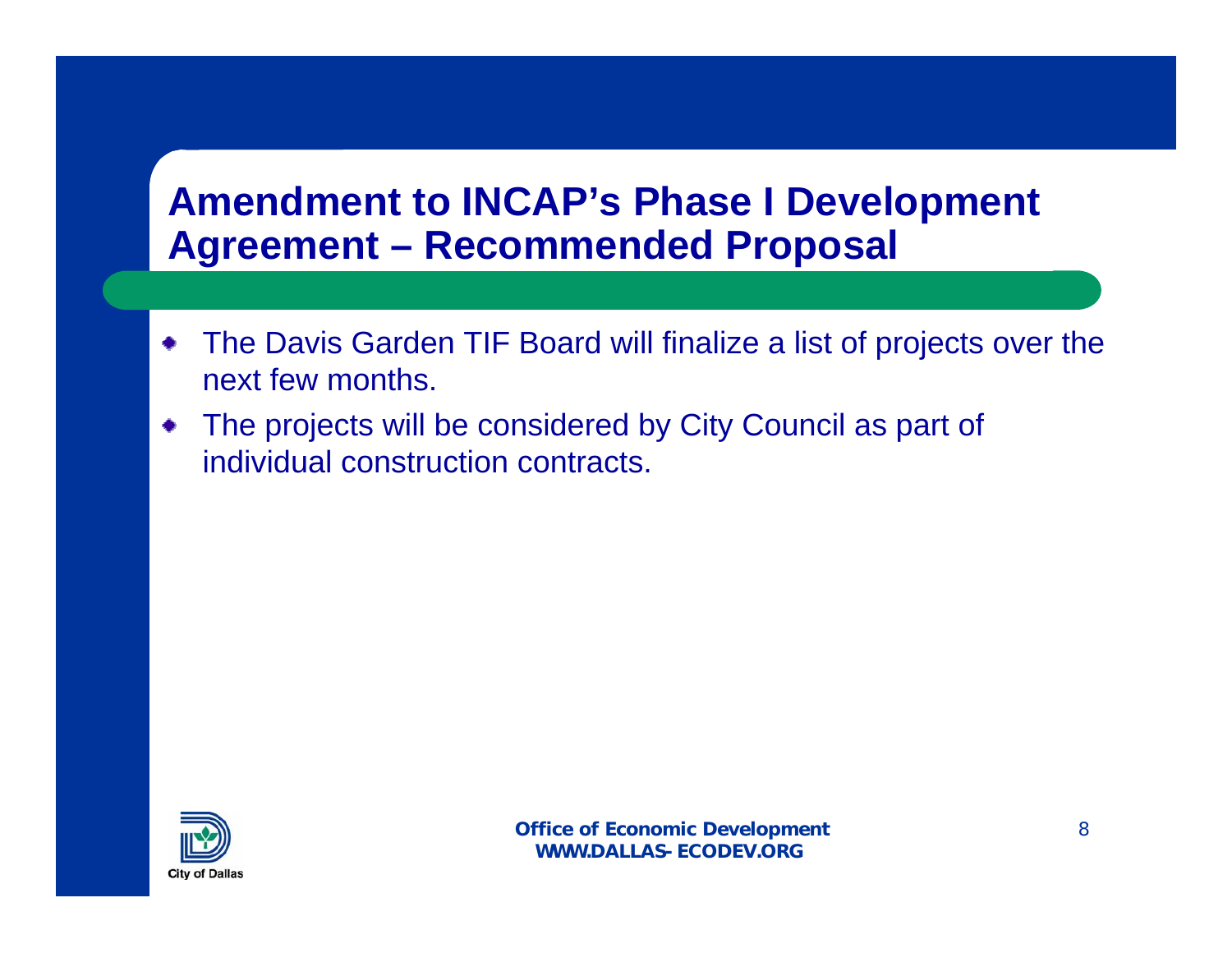### **Amendment to INCAP's Phase I Development Agreement – Proposal**

- A few other minor adjustments to the Development Agreement are recommended ۰ to extend the deadlines related to demolition and environmental remediation activities account for a modified construction schedule
	- **Completion of Environmental Remediation and Demolition**  Staff recommends extending this deadline from December 31, 2008 to December 31, 2009. Most of the work in this category was completed prior to the 2008 deadline – some final improvements were completed in early 2009.
	- **Completion of Corrective Action** (Developer shall address all recognized environmental conditions ("RECs") on the Property and complete demolition of all the project sites in accordance with the procedures and requirements of TCEQ (hereinafter defined) to allow the use of the Property for residential purposes) - Staff recommends extending this deadline from January 31, 2009 to January 31, 2010. Most of the work in this category was completed prior to the 2009 deadline – some final improvements were completed in late 2009.
	- **Environmental Remediation and Demolition Start Construction Date**  Staff recommends extending this deadline from September 30, 2008 to September 30, 2009. Most of the work in this category was started prior to the 2008 deadline – a minor component of the work was initiated in 2009.

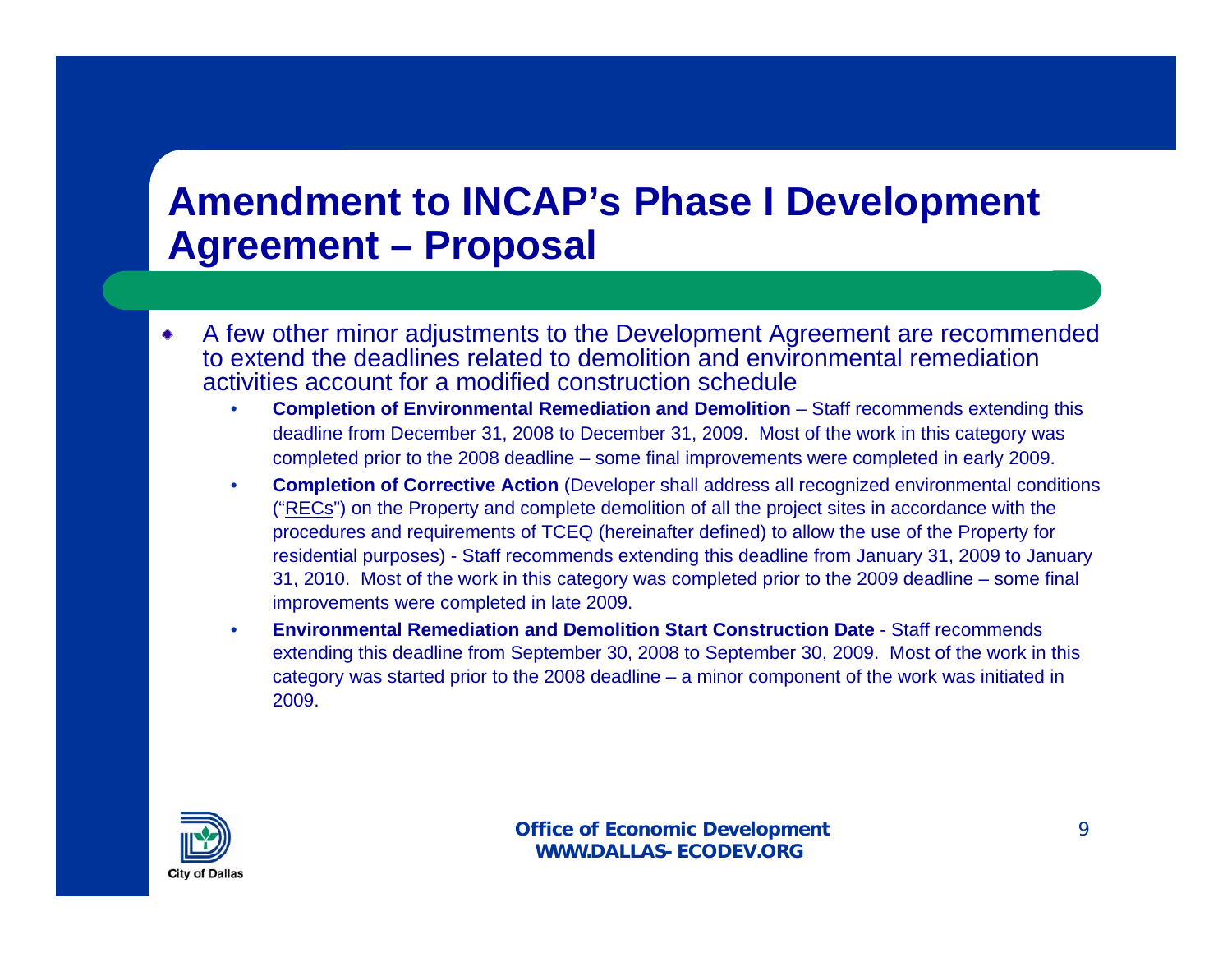## **Third Amendment to INCAP's Development Agreement**

#### Sources and Uses

• Stratford Land Fund III. L.P.

| <b>Funding Source</b>         | Amount      | Use                                                         |
|-------------------------------|-------------|-------------------------------------------------------------|
| Stratford Land Fund III, L.P. | \$1,000,000 | <b>Projects Approved by TIF</b><br><b>Board and Council</b> |
| <b>Total Project Cost</b>     | \$1,000,000 |                                                             |

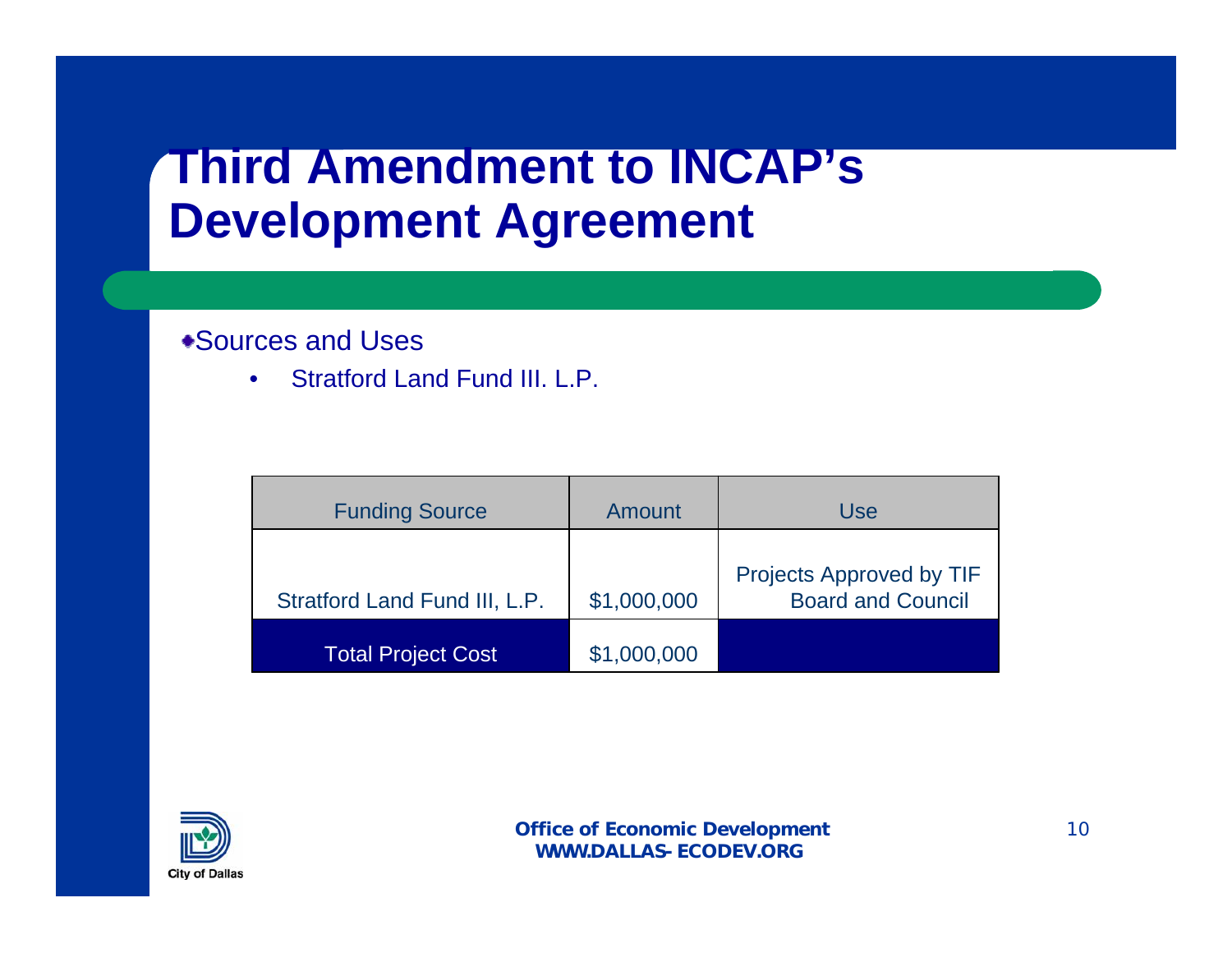#### **Development Amendment to allow potential TIF Funding of Extension of North Oak Cliff Streetcar System – Background**

- SLF III The Canyon TIF, L.P. (SLF) together or in conjunction with the North ۰ Oak Cliff Municipal Management District will be coordinating the project.
	- The North Oak Cliff Streetcar System includes a proposed start-up line that connects Union Station with Methodist Medical Center (corner of North Zang Boulevard and Beckley Avenue)
	- Additional funding commitments are being sought to extend the line to the Davis Garden TIF District
	- A request of \$3 million in total funding, in the form of a TIF grant, is intended to be utilized to leverage other potential capital funding for the project
- SLF has an obligation to fund \$3M prior to December 31, 2022. This agreement ۰ allows Davis Garden TIF funds to be used to reimburse these expenditures and allocate funds from the District Wide Improvement Set Aside in the TIF Fund for this purpose, as funds are collected

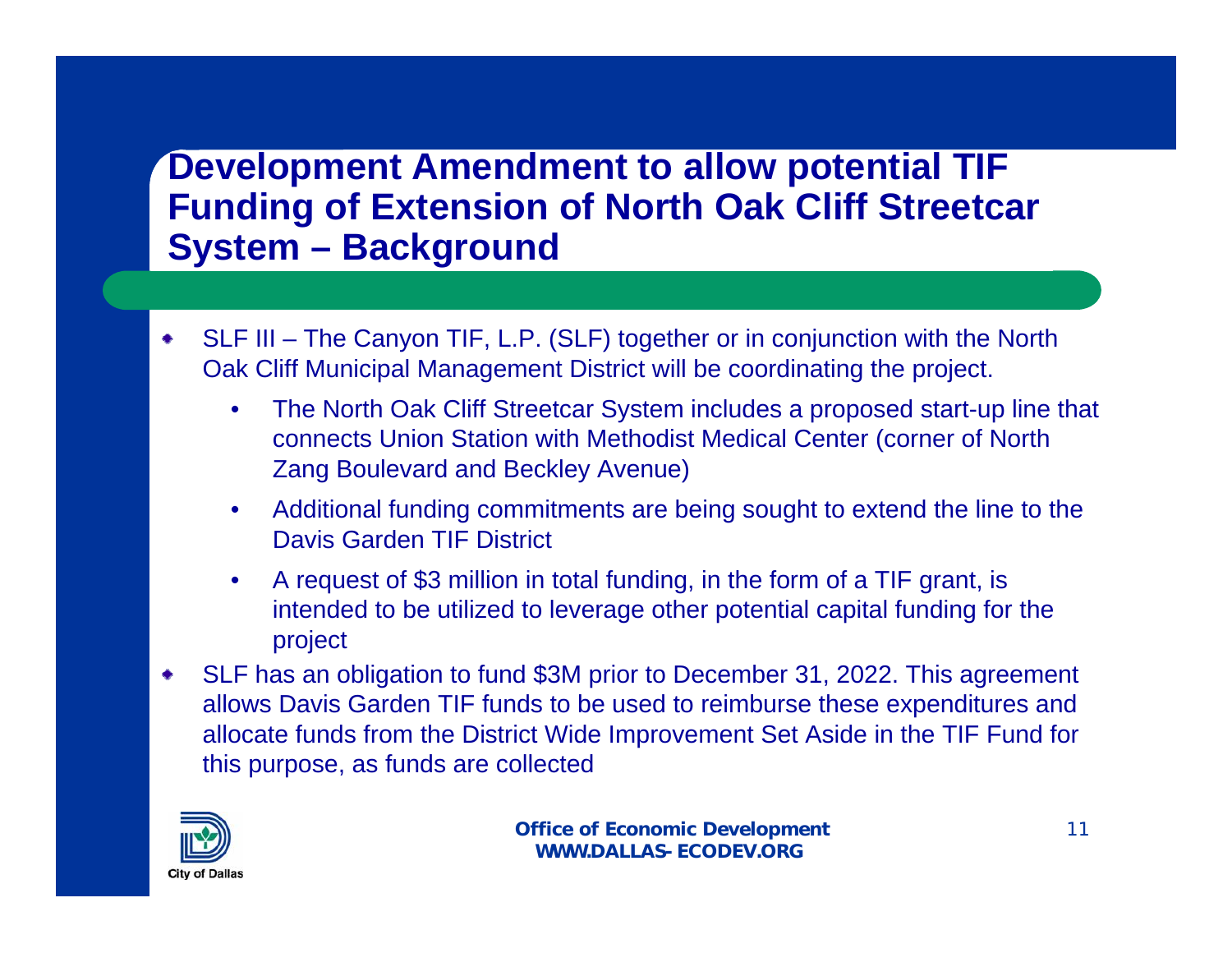## **Pending Items**

#### City Council Agenda - June 8, 2011

- Public Hearing and Council Consideration of Plan Amendment to the Davis Garden TIF District Final Plan
- Council's authorization for the establishment of the Davis Garden TIF District Grant Program to implement the Davis Garden TIF District Project Plan and Reinvestment Zone Financing Plan
- Council's review and consideration of Master Development Agreement with SLF III – The Canyon TIF, L.P for development of The Canyon in an amount not to exceed \$69,808,000 plus a grant in lieu of interest

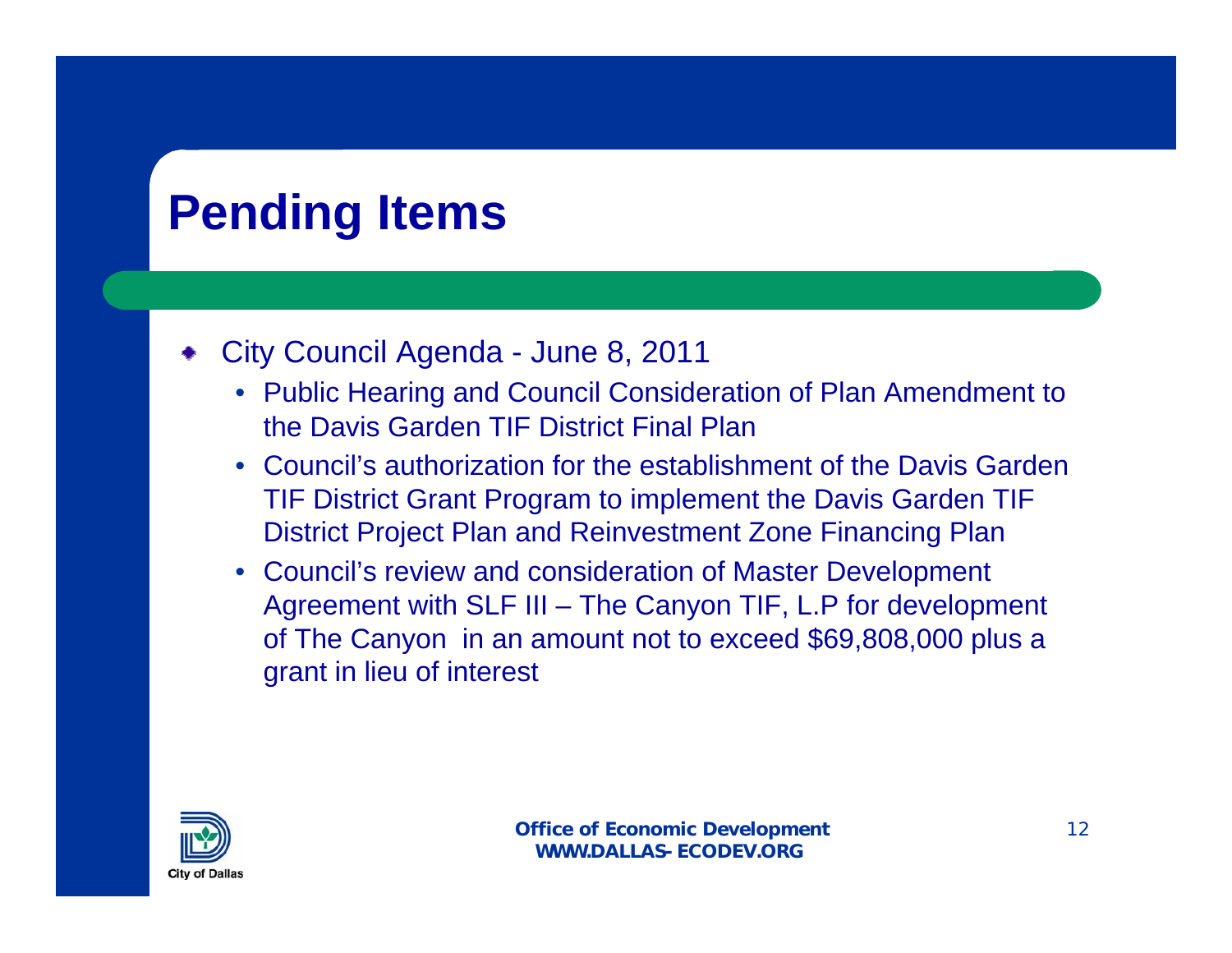## **Pending Items**

- City Council Agenda June 22, 2011
	- City Council consideration of a request to amend the INCAP Phase I Development Agreement
	- City Council consideration of a request to authorize a Development Agreement with SLF – III related to a commitment of future TIF revenues to support the potential extension of the North Oak Cliff Streetcar system to the Davis Garden TIF District

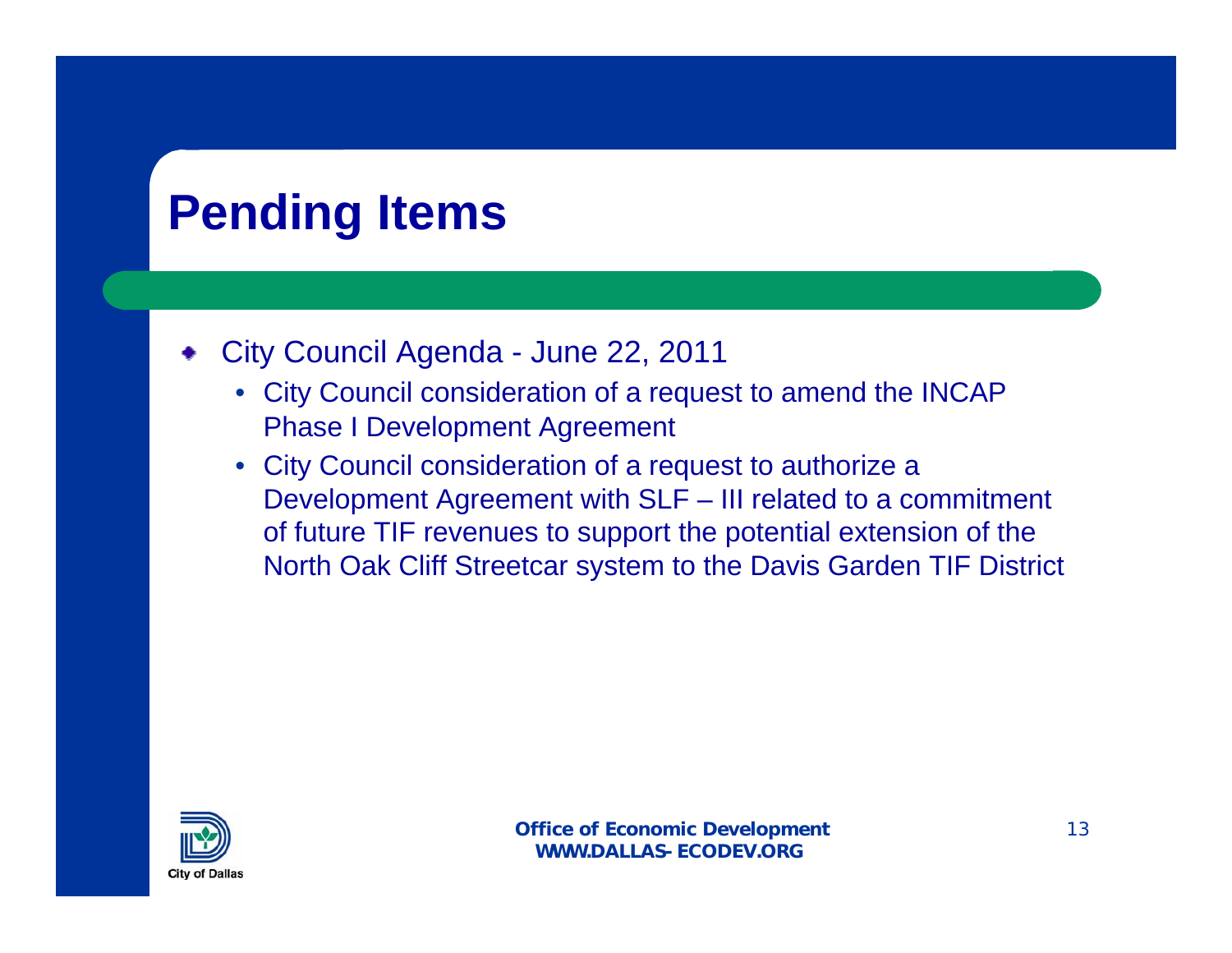# Appendices

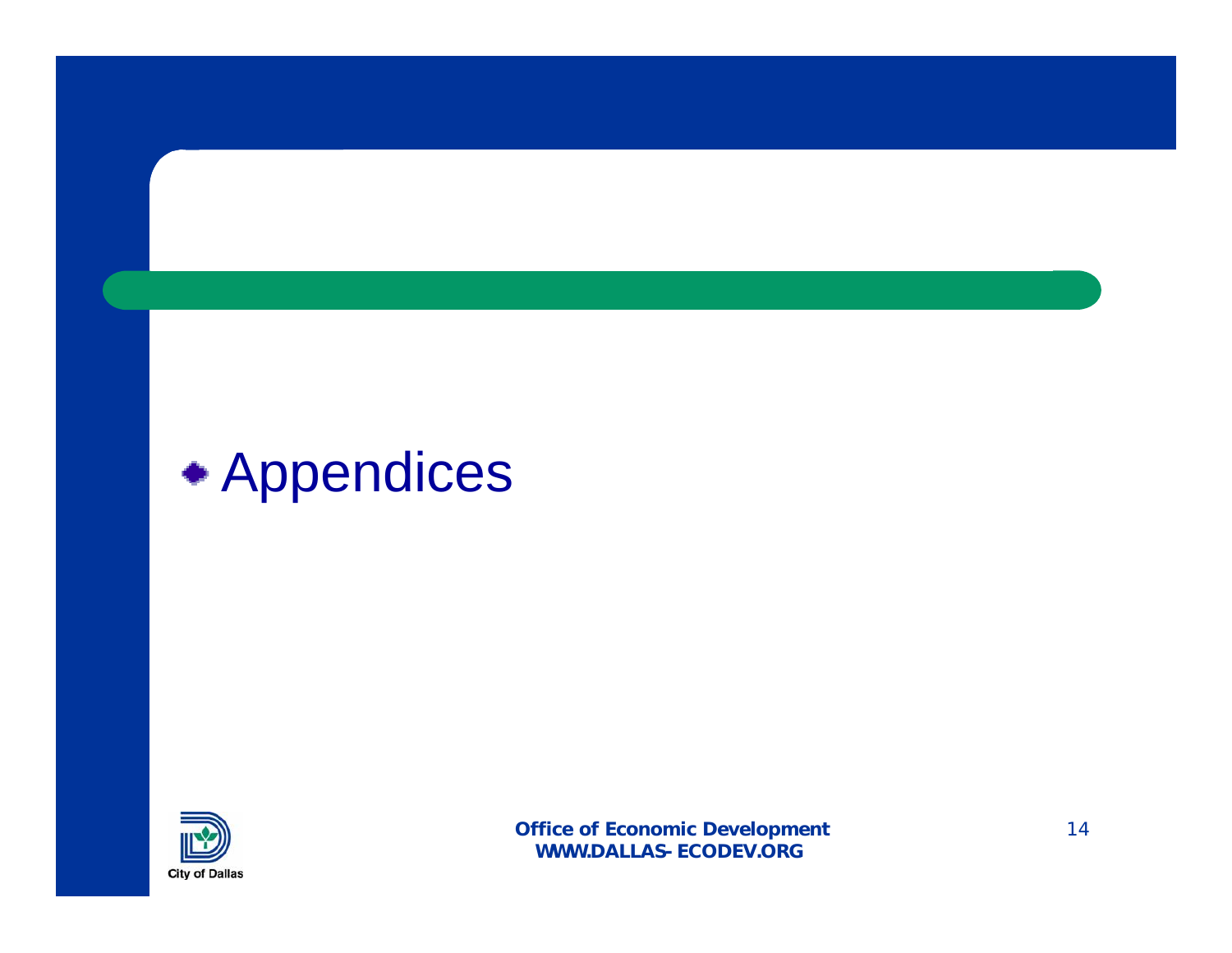# **Appendix 1: SLF III – The Canyon in Oak Cliff, L.P.**

- SLF III The Canyon in Oak Cliff, L.P. is an investment of Stratford Land, a real estate investment fund with holdings throughout the United States. Stratford Land is led by Phillip Wiggins, CEO and founder, and Kevin Watson, President. The contact for The Canyon in Oak Cliff project is Ocie Vest, Sr. Vice President of Entitlements.
- Stratford Land focuses on high growth corridors in Texas, Arizona, southern California, Colorado and the eastern seaboard from Virginia to Florida. The firm maintains offices in Dallas, Phoenix, Atlanta, and Raleigh with other offices opening soon in Denver and Jacksonville, Florida.

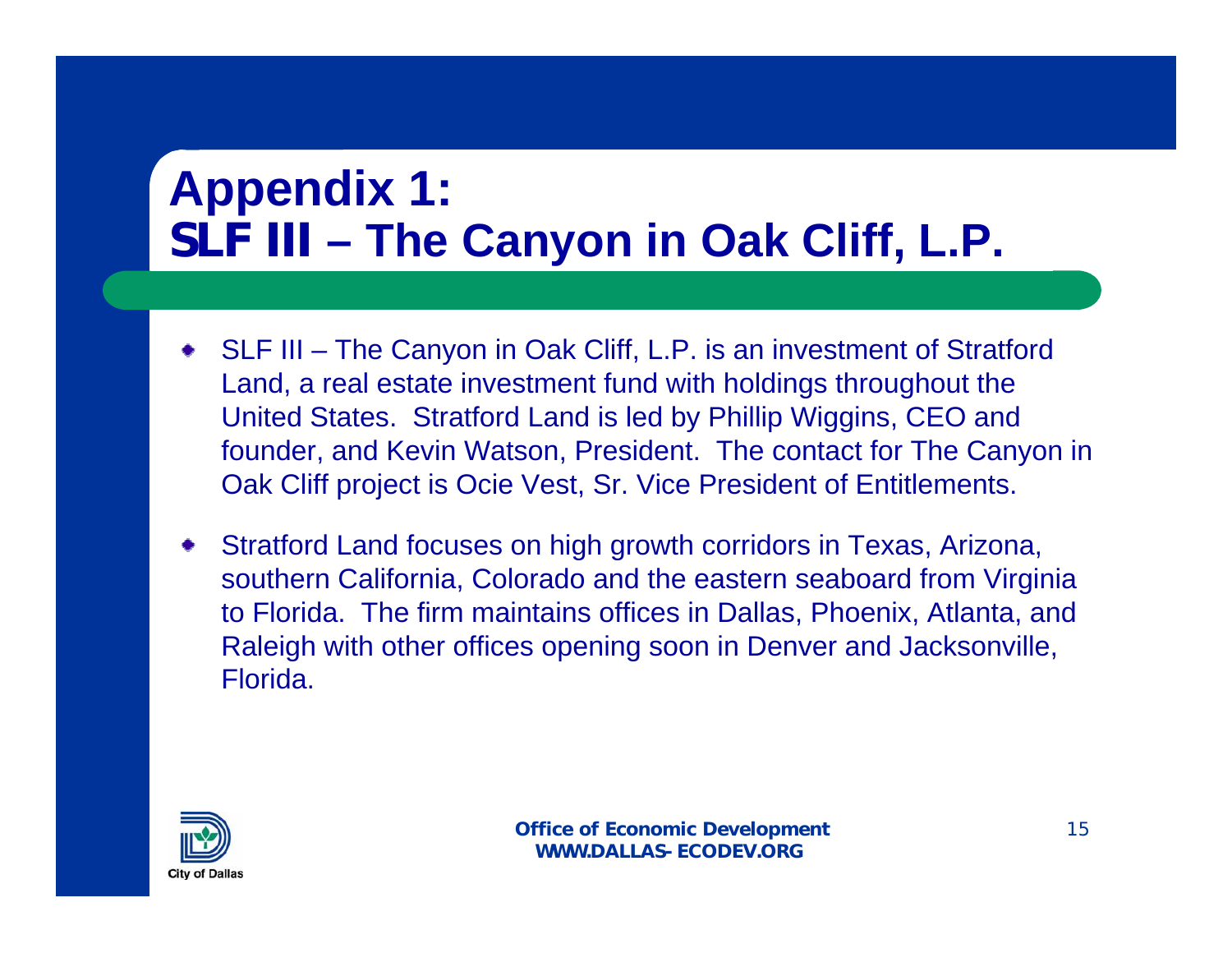# **Appendix 1: SLF III – The Canyon in Oak Cliff, L.P. (cont.)**

- Stratford Land creates value by positioning land to its highest and best use. Stratford acquires land in the path of growth, providing innovative structures for land buyers and sellers, and seeks to add value through envisioning, planning, entitlement and pre-development work.
- In May of 2010, Stratford launched a new \$850 million fund to invest in real estate ventures nationwide. In total, Stratford Land manages investment funds totaling over \$1.2 billion.

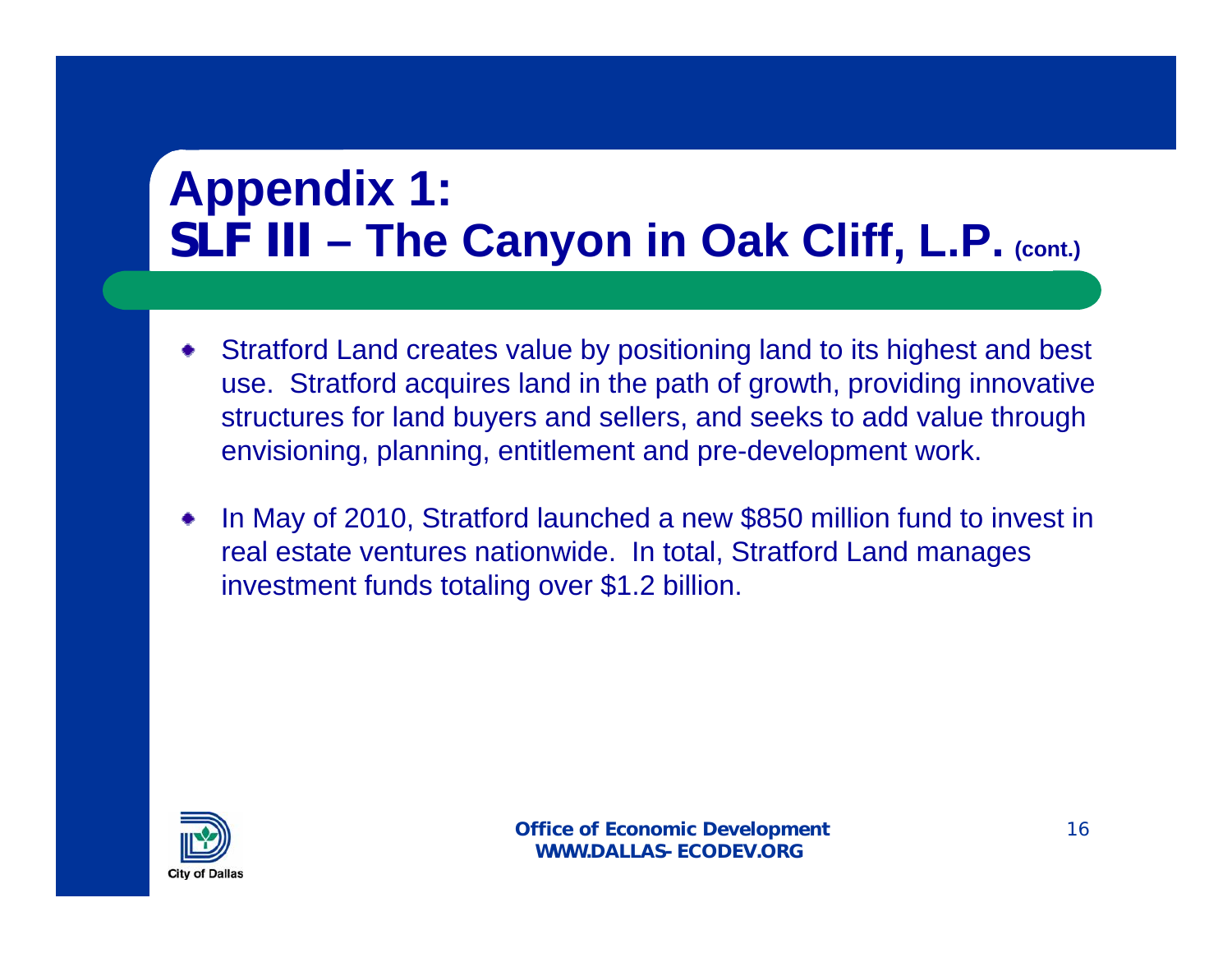## **Appendix 2: TIF Revenue Projections**

|                |                 |                         | <b>DCAD Taxable</b> |                 |               |              |               |
|----------------|-----------------|-------------------------|---------------------|-----------------|---------------|--------------|---------------|
|                | Tax Year        |                         | Real Property       | Captured        | City          | County       | Total         |
|                | (Appraisals     | Anticipated Value of    | Appraisal           | Appraised Value | D eposit      | Deposit      | Deposits      |
|                | for $Jan. 1$ .) | New Private Development | for City            | for City        | to TIF Fund   | to TIF Fund  | TIF Fund      |
| Base           | 2007            |                         | \$120,395,392       | \$0             | \$0           | \$0          | \$0           |
| 1              | 2008            |                         | \$146,619,100       | \$8,784,503     | \$0           | \$0          | \$0           |
| $\overline{2}$ | 2009            |                         | \$156,040,688       | \$18,206,091    | \$39,705      | \$17,915     | \$57,620      |
| 3              | 2010            |                         | \$159,427,518       | \$21,592,921    | \$94,653      | \$29,724     | \$124,377     |
| 4              | 2011            | \$0                     | \$159,427,518       | \$21,592,921    | \$118,660     | \$28,490     | \$147,150     |
| 5              | 2012            | ( \$8,460,809)          | \$150,966,709       | \$13,132,112    | \$92,784      | \$23,655     | \$116,439     |
| 6              | 2013            | \$11,835,773            | \$165,066,982       | \$27,232,385    | \$192,408     | \$48,978     | \$241,386     |
| $\overline{7}$ | 2014            | \$81,341,286            | \$248,884,273       | \$111,049,676   | \$784,611     | \$199,506    | \$984,117     |
| 8              | 2015            | \$110,840,547           | \$363,458,084       | \$225,623,487   | \$1,594,121   | \$405,269    | \$1,999,390   |
| 9              | 2016            | \$107,755,271           | \$476,665,225       | \$338,830,628   | \$2,393,976   | \$608,578    | \$3,002,553   |
| 10             | 2017            | \$139,780,391           | \$623,595,595       | \$485,760,998   | \$3,432,098   | \$872,450    | \$4,304,548   |
| 11             | 2018            | \$241,302,693           | \$874,252,222       | \$736,417,625   | \$5,203,089   | \$1,322,605  | \$6,525,694   |
| 12             | 2019            | \$97,089,644            | \$984,455,649       | \$846,621,052   | \$5,981,721   | \$1,520,519  | \$7,502,240   |
| 13             | 2020            | \$187,629,986           | \$1,186,852,470     | \$1,049,017,873 | \$7,411,736   | \$1,884,004  | \$9,295,740   |
| 14             | 2021            | \$238,865,166           | \$1,443,520,423     | \$1,305,685,826 | \$9,225,199   | \$2,344,954  | \$11,570,153  |
| 15             | 2022            | \$0                     | \$1,465,173,229     | \$1,327,338,632 | \$9,378,185   | \$2,383,841  | \$11,762,026  |
| 16             | 2023            | \$0                     | \$1,487,150,828     | \$1,349,316,231 | \$9,533,466   | \$2,423,310  | \$11,956,776  |
| 17             | 2024            | \$0                     | \$1,509,458,090     | \$1,371,623,493 | \$9,691,075   | \$2,463,372  | \$12,154,447  |
| 18             | 2025            | \$0                     | \$1,532,099,962     | \$1,394,265,365 | \$9,851,049   | \$2,504,034  | \$12,355,084  |
| 19             | 2026            | \$0                     | \$1,555,081,461     | \$1,417,246,864 | \$10,013,423  | \$2,545,307  | \$12,558,730  |
| 20             | 2027            | \$0                     | \$1,578,407,683     | \$1,440,573,086 | \$10,178,232  | \$2,587,199  | \$12,765,431  |
| 21             | 2028            | \$0                     | \$1,602,083,798     | \$1,464,249,201 | \$10,345,514  | \$2,629,718  | \$12,975,232  |
| 22             | 2029            | \$0                     | \$1.626.115.055     | \$1.488.280.458 | \$10.515.304  | \$2.672.876  | \$13,188,180  |
| 23             | 2030            | \$0                     | \$1,650,506,781     | \$1,512,672,184 | \$10,687,642  | \$2,716,681  | \$13,404,323  |
| 24             | 2031            | \$0                     | \$1,675,264,383     | \$1,537,429,786 | \$10,862,564  | \$2,761,144  | \$13,623,708  |
| 25             | 2032            | \$0                     | \$1,700,393,349     | \$1,562,558,752 | \$11,040,110  | \$2,806,273  | \$13,846,383  |
| 26             | 2033            | \$0                     | \$1,725,899,249     | \$1,588,064,652 | \$11,220,320  | \$2,852,079  | \$14,072,399  |
| 27             | 2034            | \$0                     | \$1,751,787,738     | \$1,613,953,141 | \$11,403,233  | \$2,898,572  | \$14,301,805  |
| 28             | 2035            | \$0                     | \$1,778,064,554     | \$1,640,229,957 | \$11,588,889  | \$2,945,763  | \$14,534,651  |
| 29             | 2036            | \$0                     | \$1,804,735,522     | \$1,666,900,925 | \$11,777,330  | \$2,993,661  | \$14,770,991  |
| 30             | 2037            | \$0                     | \$1,831,806,555     | \$1,693,971,958 | \$11,968,598  | \$3,042,278  | \$15,010,876  |
| 31             | 2038            | \$0                     | \$1,859,283,653     | \$1,721,449,056 | \$12,162,735  | \$3,091,624  | \$15,254,359  |
| 32             | 2039            | \$0                     | \$1,887,172,908     | \$1,749,338,311 | \$12,359,784  | \$0          | \$12,359,784  |
| 33             | 2040            | \$0                     | \$1,915,480,501     | \$0             | \$0           | \$0          | \$0           |
| 34             | 2041            | \$0                     | \$1,944,212,709     | \$0             | \$0           | \$0          | \$0           |
| 35             | 2042            | \$0                     | \$1,973,375,900     | \$0             | \$0           | \$0          | \$0           |
|                |                 | \$1,207,979,947         |                     |                 | \$231,142,213 | \$55,624,379 | \$286,766,592 |
|                |                 | \$740,879,951           |                     |                 | \$83,166,845  | \$20,491,696 | \$103,658,541 |



#### **Office of Economic Development WWW.DALLAS-ECODEV.ORG**Avg. from 2009 through 2039): m 2009 through 2038):